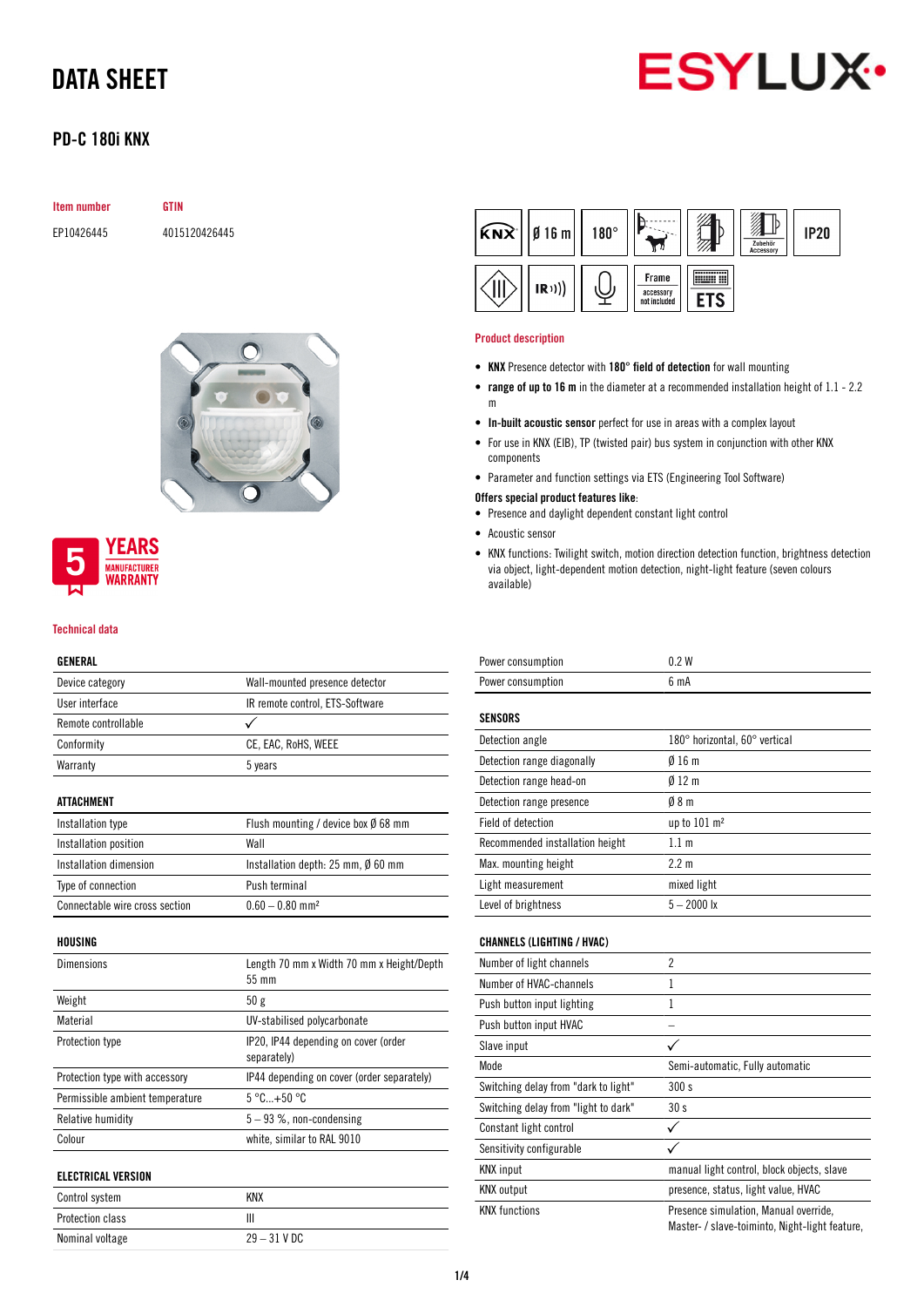## PD-C 180i KNX



Item number GTIN EP10426445 4015120426445

|                                          | Sensitivity configurable, Sends a telegram at<br>regular intervals |
|------------------------------------------|--------------------------------------------------------------------|
| Channel                                  | <b>C1</b> Lighting                                                 |
| <b>Function</b>                          | Switching, Regulate                                                |
| Switch contact                           | Bus system                                                         |
| Push button input                        |                                                                    |
| Impulse mode                             |                                                                    |
| Switch-off delay time                    | 60 s30 min (adjustable in steps)                                   |
| Orientation light                        | disabled/0 $-50$ %, 2 values can be selected                       |
| Switch-off delay time, orientation light | $60 s$ 250 min                                                     |
| Channel                                  | <b>C2</b> Lighting                                                 |
| <b>Function</b>                          | Switching, Regulate                                                |

| Offset setting                           | c2 offset from c1 $(-50\%$ to $+50\%)$       |
|------------------------------------------|----------------------------------------------|
| Switch contact                           | Bus system                                   |
| Push button input                        |                                              |
| Switch-off delay time                    | 10 s60 min (adjustable in steps)             |
| Orientation light                        | disabled/0 $-50$ %, 2 values can be selected |
| Switch-off delay time, orientation light | $60 s$ 250 min                               |
| Channel                                  | C <sub>3</sub> HVAC                          |
| <b>Function</b>                          | Switching                                    |
| Push button input                        |                                              |
| Switch-on delay                          | 120 s30 min                                  |
| Switch-off delay time                    | 10 s60 min (adjustable in steps)             |

### Factory settings

| GENERAL |
|---------|
|---------|

| Sensitivity                                   | 60%                |
|-----------------------------------------------|--------------------|
| Orientation light, depending on<br>brightness |                    |
| Switching threshold for orientation light     | 500 lx             |
| Luminous efficiency switch-on value           | 60%                |
| <b>CHANNELS (LIGHTING / HVAC)</b>             |                    |
| Channel                                       | <b>C1</b> Lighting |

| Operating mode                           | fully automatic  |
|------------------------------------------|------------------|
| Level of brightness/switching threshold  | $500 \text{ lx}$ |
| Switch-off delay time                    | $5 \text{ min}$  |
| Luminous efficiency of orientation light | 10%              |
| Channel                                  | <b>C2 HVAC</b>   |
| Operating mode                           | fully automatic  |
| Level of brightness/switching threshold  | $500 \text{ lx}$ |
| Switch-off delay time                    | 5 min            |
| Luminous efficiency of orientation light | 25%              |

#### Accessories

| <b>Product designation</b> | Item number | <b>Product description</b>                                                               | <b>GTIN</b>   |
|----------------------------|-------------|------------------------------------------------------------------------------------------|---------------|
| Cover                      |             |                                                                                          |               |
| COVER IP20 WH              | EM10055102  | Cover for wall detectors from the STANDARD series, IP20, white, similar to RAL 9010      | 4015120055102 |
| COVER IP20 SWH             | EM10055119  | Cover for wall detectors from the STANDARD series, IP20, white, similar to RAL 9016      | 4015120055119 |
| COVER IP20 CWH             | EM10055126  | Cover for wall detectors from the STANDARD series, IP20, white, similar to RAL 1013      | 4015120055126 |
| COVER IP20 AN              | EM10055133  | Cover for wall detectors from the STANDARD series, IP20, anthracite, similar to RAL 7021 | 4015120055133 |
| COVER IP20 SR              | EM10055140  | Cover for wall detectors from the STANDARD series, IP20, silver                          | 4015120055140 |
| COVER ELK RS/PLUS IP20 WH  | EM10055270  | Cover for wall detector fits with Elko RS/PLUS, IP20, white                              | 4015120055270 |
| COVER SEL Trend IP20 WH    | EM10055287  | Cover for wall detector fits with Schneider Electric Trend, IP20, white                  | 4015120055287 |
| COVER SEL EXX IP20 WH      | EM10055294  | Cover for wall detector fits with Schneider Electric Exxact, IP20, white                 | 4015120055294 |
| COVER IP44 WH              | EM10055157  | Cover for wall detectors from the STANDARD series, IP44, white                           | 4015120055157 |
| COVER BER S1 IP20 PWH      | EP10427107  | Cover for wall detector fits with Berker S.1, IP20, polar white                          | 4015120427107 |
| COVER BER S1 IP20 WH       | EP10427114  | Cover for wall detector fits with Berker S.1, IP20, white                                | 4015120427114 |
| COVER BUJ REF IP20 WH      | EP10427145  | Cover for wall detector fits with Busch-Jäger Reflex, IP20, white                        | 4015120427145 |
| Cover IP20-BJSI cream      | EP10427152  | Cover for wall detector fits with Busch-Jäger Reflex, IP20, cream white                  | 4015120427152 |
| COVER GIR S55 IP20 WH      | EP10427169  | Cover for wall detector fits with Gira Standard 55, IP20, white                          | 4015120427169 |
| COVER GIR S55 IP20 CWH     | EP10427176  | Cover for wall detector fits with Gira Standard 55, IP20, cream white                    | 4015120427176 |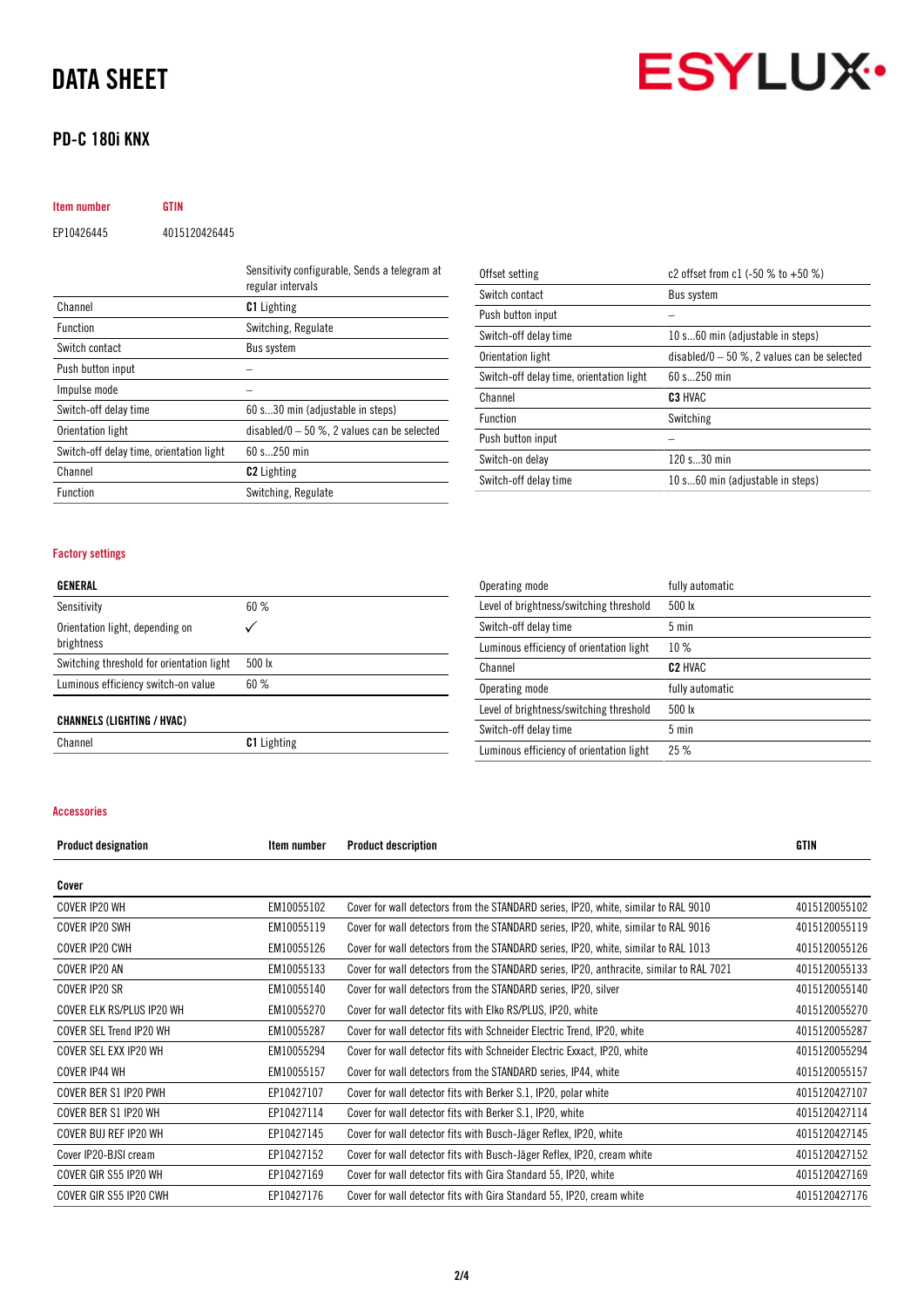

## PD-C 180i KNX

| <b>Item number</b>         | <b>GTIN</b>   |             |                                                                                                                                           |               |
|----------------------------|---------------|-------------|-------------------------------------------------------------------------------------------------------------------------------------------|---------------|
| EP10426445                 | 4015120426445 |             |                                                                                                                                           |               |
| <b>Accessories</b>         |               |             |                                                                                                                                           |               |
| <b>Product designation</b> |               | Item number | <b>Product description</b>                                                                                                                | <b>GTIN</b>   |
| <b>Mounting</b>            |               |             |                                                                                                                                           |               |
| MOUNTING BOX IP44 SM WH    |               | EM10055164  | Surface-mounted box for wall detectors from the STANDARD series, IP44, white                                                              | 4015120055164 |
| <b>Remote control</b>      |               |             |                                                                                                                                           |               |
| ESY-Pen                    |               | EP10425356  | ESY-Pen and ESY-App, two tools for every task: (1) Parameterisation, (2) remote control, (3) light<br>measurement, (4) project management | 4015120425356 |
| REMOTE CONTROL PDI/USER    |               | EM10425547  | IR remote control for end users of presence detectors                                                                                     | 4015120425547 |
|                            |               |             |                                                                                                                                           |               |



Circuit diagram



*Standard operation.*

### Detailed product description

- KNX Presence detector with 180° field of detection for wall mounting
- range of up to 16 m in the diameter at a recommended installation height of 1.1 2.2 m
- In-built acoustic sensor perfect for use in areas with a complex layout
- For use in KNX (EIB), TP (twisted pair) bus system in conjunction with other KNX components
- Parameter and function settings via ETS (Engineering Tool Software)
- Manual, temporary switching/dimming via user remote control